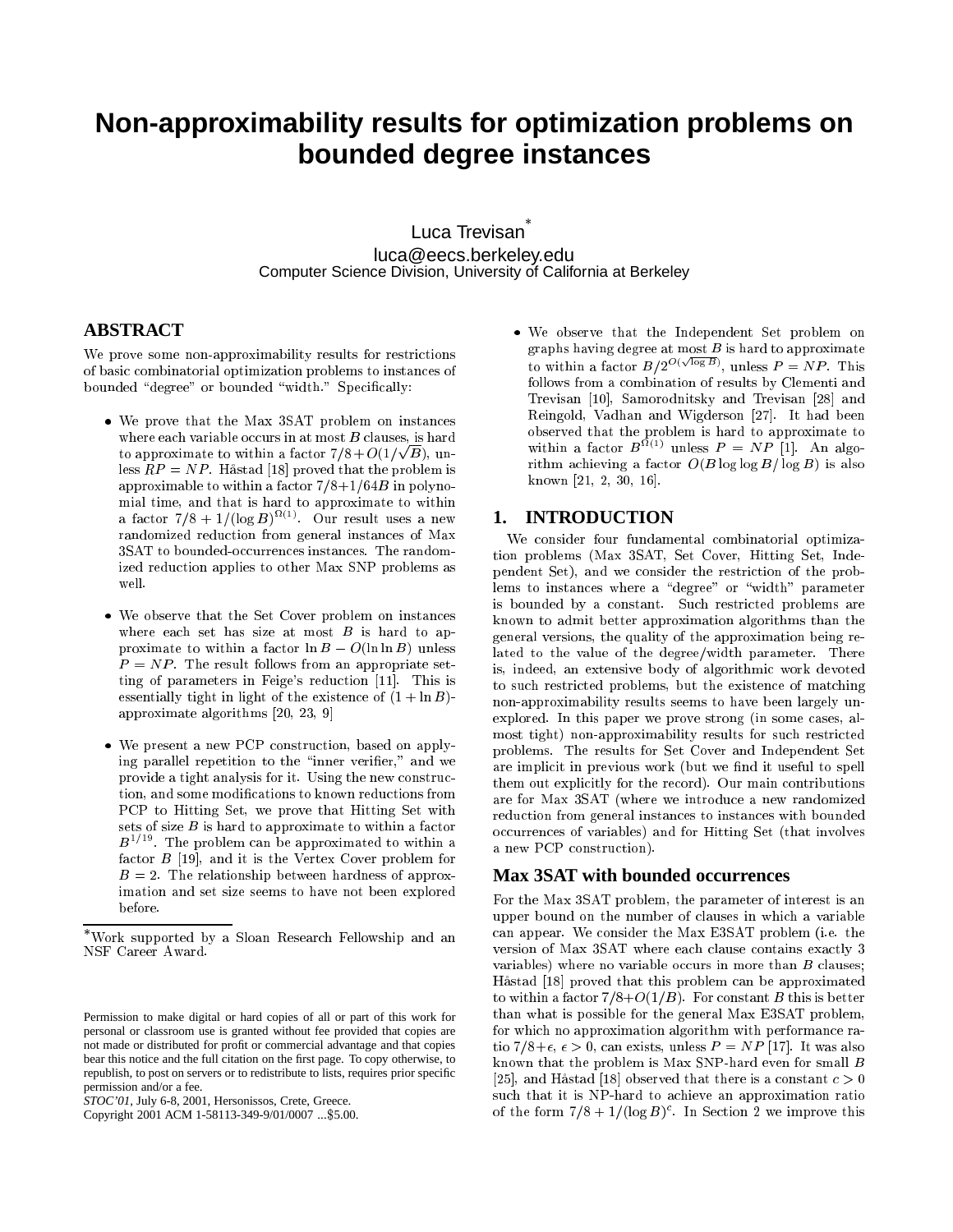hardness result to 7/8 +  $O(1/\sqrt{B})$ . Our reduction shows in general that an arbitrary instan
e of Max 3SAT (or, in particular, an arbitrary instance of Max E3SAT) can be converted to an instance where no variable occurs more than B times, in such a way that any  $\rho$ -approximate solution for the new instance yields a  $(\rho - O(1/\sqrt{B}))$ -approximate solution for the original instance. The reduction (that is randomized, and works with onstant probability) applies to other onstraint satisfa
tion problems as well.

#### **Set Cover with sets of bounded size**

For Set Cover, the natural parameter of interest is the size of the sets. The standard greedy algorithm a
hieves an approximation ratio of  $1 + \ln B$ , if B is an upper bound on the size of the sets  $[20, 23, 9]$ . If sets can have arbitrary size then the greedy algorithm achieves at least an approximation  $1 + \ln n$ , where  $n$  is the size of the instance, and Feige  $[11]$  proved that, for any  $\epsilon > 0$ , it is infeasible to achieve a  $(1 - \epsilon) \ln n$ approximation, unless NP has quasi-polynomial time algorithms. It was also known that the problem remains Max SNP-hard even if  $B = 3$ , however it seems that the asymptoti relation between B and approximability has not been explicitly explored. We note that it is implicit in [11] that there is a constant  $c$  such that it is  $NP$ -hard to achieve an approximation better than  $\ln B - c \ln \ln B$ .

#### **Hitting Set with sets of bounded size**

For Hitting Set, again the natural parameter of interest is set size. (By the way, re
all that Hitting Set with sets of size at most  $B$  is the same problem as Set Cover with the restriction that no element appears in more than B sets.) If B is an upper bound on the size of the sets, the best known approximation achieves a factor of  $B$  [19], however if the size of the sets is unbounded, than it is possible to achieve an approximation  $1 + \ln n$ , where *n* is the size of the instan
e. (The unrestri
ted version of Hitting Set is the same problem as the unrestri
ted version of Set Cover.) It is conceivable that an approximation ratio of  $B$  is the best possible, however urrent te
hniques are still far from being able to prove such a result. In particular, recall that Vertex Cover is the special case of Hitting Set where  $B = 2$ , and urrently the strongest known hardness result for Vertex Cover is a factor of  $7/6$ . It is possible, from known reductions, to prove a nardness result of the form  $B^-$ , for some constant  $c > 0$  that would be presumably very small - and hard to figure out. Hardness results for Set Cover or Hitting Set depend, as a starting point, on PCP onstru
tion where the verifier makes a small number of queries (ideally, two), receives *l*-bits long answers (where *l* is a parameter of the construction); the verifier must have perfect completeness and soundness 2 TV. Hastad [17] gives such a verifier that works for constant (or slowly growing)  $l$  (which is good enough for our purposes), makes 3 queries, and has soundness 2 ; unfortunately the verifier does not have perfect ompleteness and is unsuitable for these redu
tions. The best available construction is due to Raz  $[26]$ ; the verifier makes two queries (and decides whether to accept or reject in a particularly simple way, which is useful in the reduction), has perfect completeness, and soundness 2 <sub>c</sub> where  $\gamma > 0$  is some constant. Unfortunately there are no known explicit estimates for  $\gamma$ , and it is likely to be very small.

We construct a new PCP system where the verifier makes 3 queries, has perfect completeness, and soundness (3/4) .

Our system is obtained by running  $l$  parallel repetitions of a *inner verifier* due to Håstad [17]. Håstad's verifier makes three queries, gets Boolean answers, has perfe
t ompleteness, and soundness  $3/4$ . We show that executing l copies of that verification in parallel gives an inner verifier with soundness (3/4) . An inner veriner is a testing procedure for a certain coding-theoretic problem. When composed with other veriers, an inner verier yields a PCP system with about the same soundness, so, by omposition, we get a PCP system of soundness close  $(3/4)$  . We stress that it matters that we do not apply parallel repetition to the PCP system of  $[17]$ , but rather to the inner verifier. It is probably not true that an l-fold parallel repetition of the PCP system of  $|17|$  has soundness close to  $(3/4)$ .

On
e we have our PCP system, we want to reduce it to Hitting Set. The Lund-Yannakakis [24] redu
tion from PCP to Set Cover (and generaliza $tions/improvements/simplifications as in [7, 11, 5]) requires$ the PCP system to have a particular way of deciding whether to accept or reject after making its queries. Roughly speaking, the value of the answer to one of the queries must "imply" the value of the answers to the other queries. In Section 5 we des
ribe a redu
tion that, to the best of our knowledge, is the first one to work starting from an arbitrary PCP system. Using our reduction and our PCP system we are able a factor of about  $B^{1/19}$ , where B is an upper bound on set size.

#### **Independent Set in bounded-degree graphs**

For the Independent Set problem, a natural restriction is to onsider graphs of bounded degree. For graphs of maximum degree  $B$  the problem is known to be approximable to within a factor  $O(B \log \log B/\log B)$ , as proved by Vishwanathan [30] (in a personal communication to Haldorsson cited in  $[16]$ ) using results from  $[21, 2]$ . A hardness result of the form  $B^-$  for some  $c > 0$  was proved in [1]. We observe that combining results of  $[10], [28]$  and  $[27]$  it is possible to prove a hardness of  $B/2^{O(\sqrt{\log B})}$ . This result is presented in Section 6

#### **Other related work**

Finally, we stress that the focus of this paper is exclusively on the asymptotic relation between hardness of approximation and degree/width parameters.

Typi
ally, the fo
us of previous resear
h on the hardness of bounded degree/width problems has been on the ase of very small value of the bound parameter, typi
ally the minimal value that makes the problem NP-hard. For example, considerable effort has gone into figuring out the non-approximability of vertex over and independent set in graphs of maximum degree 3 or 4, or of Max 3SAT and other constraint satisfaction problem where each variable occurs a small number of times (see  $[8]$  and references therein). The

To be precise, our inner verifier differs in a couple of subtle ways from an actual *l*-fold parallel repetition of Håstad' verifier, and both differences are essential for the analysis.

Specincally, [28] provide the PCP system to start with, [10] provide a variation of the FGLSS reduction [12] that produces bounded-degree graphs, and [27] give an explicit construction of expanders to be used in the reduction, thus making the reduction deterministic rather than probabilistic.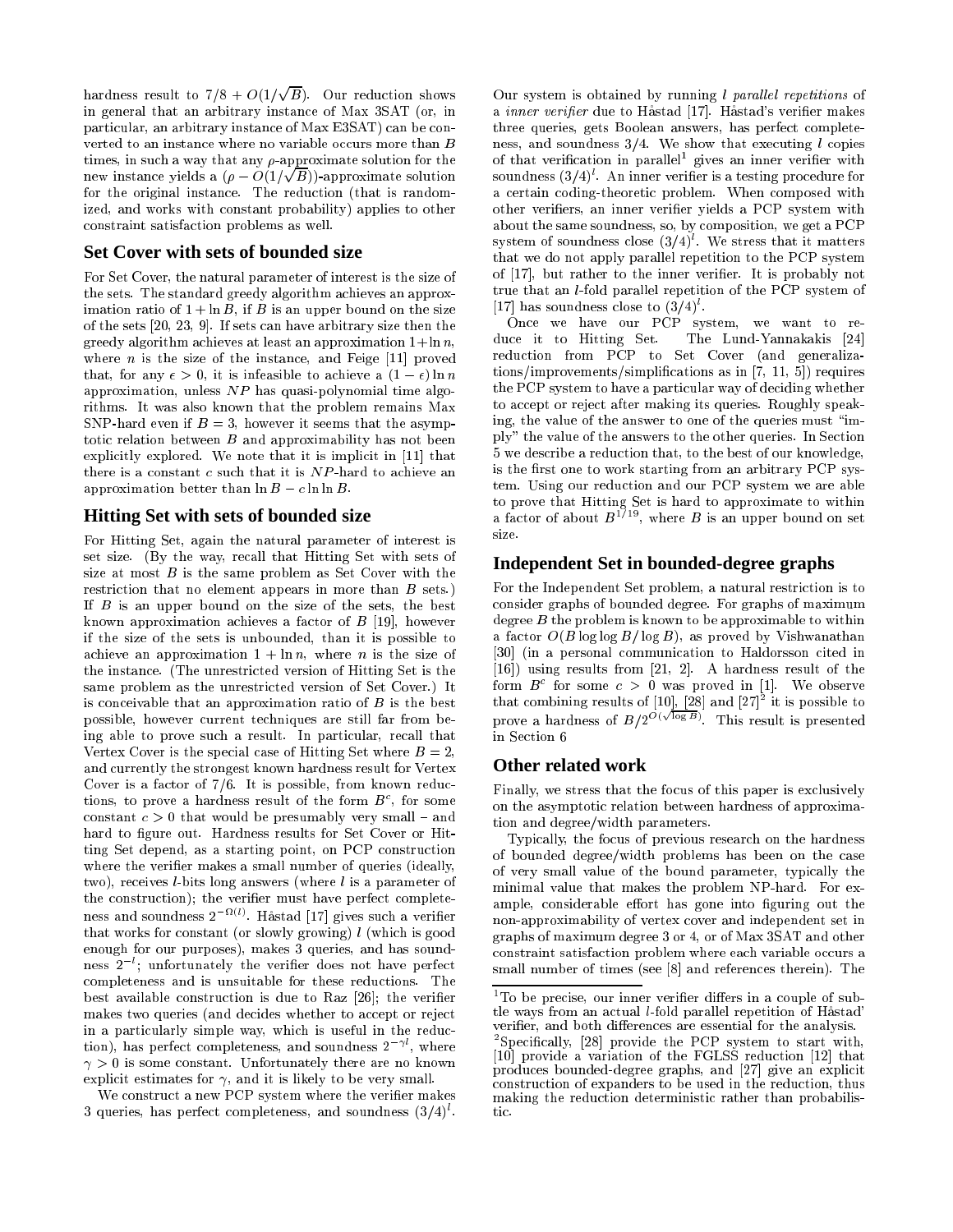interest in such special cases is that they are useful as intermediate steps in reductions to other important problems. Our reductions do not work if the goal is to obtain instances with very small degree-width parameters, and our results are incomparable with the results of  $[8]$ .

Even though the ase of small parameters is perhaps better motivated, the asymptotic cases deserved some further study. As far as we know, the only previous papers with an asymptotic angle are  $[1]$  and  $[10]$ , that considered the hardness of independent set and vertex over in bounded-degree graphs, as a fun
tion of the degree.

### **2. MAX 3SAT**

Our starting point is the following hardness of approximation result, due to Hastad (re
all that Max E3SAT is the version of Max SAT where each clause contains exactly 3 literals).

THEOREM 1 ([17]). For every  $\delta > 0$ , it is NP-hard to distinguish a satisfiable instance of Max E3SAT from an instance where at most a fraction  $7/8 + \delta$  of the clauses can be simultaneously satisfied.

Let a (sufficiently large) parameter  $B$  be fixed for the rest of this section. We will start from an instance  $\varphi$  of Max E3SAT and produ
e, in several steps (one step will be a randomized procedure), an instance  $\varphi_B$  with the following properties:

- No variable occurs in more than B clauses of  $\varphi_B$
- If  $\varphi$  is satisfiable, then  $\varphi_B$  is satisfiable
- With probability at least  $3/4 o(1)$  over the random choices made in the construction of  $\varphi_B$ , if there is an assignment that satisfies at least a fraction  $7/8+5/\sqrt{B}$ of the clauses of  $\varphi_B$ , then there is an assignment that satisfies at least a fraction  $7/8 + 1/\sqrt{B}$  of the clauses of  $\varphi$ .

It follows from the above properties and from Theorem 1 that if there were a  $(7/8 + 5/\sqrt{B})$ -approximate algorithm for Max E3SAT restricted to instances with at most B occurrences, then  $RP = NP$ .

The construction of  $\varphi_B$  will proceed in three steps: we first construct a weighted instance  $\varphi_w$  that is completely equivalent to  $\varphi$ ; then we probabilistically construct an instance  $\varphi_R$  by sampling clauses from  $\varphi_w$ . We will then show that with high probability, every assignment satisfies more or less the same fraction of clauses in  $\varphi_w$  and  $\varphi_R$ . Also with high probability, in  $\varphi_R$  most variables occur no more than B times, and we create our final instance  $\varphi_B$  by deleting some clauses from  $\varphi_R$ , so as to make sure that no variable occurs more than B times. Even after the deletion, there is still a high probability that every assignment satisfies more or less the same fraction of clauses in  $\varphi_w$  and in  $\varphi_B$ .

So, let  $\varphi$  be an instance of Max 3SAT made of clauses  $C_1, \ldots, C_m$  over variables  $x_1, \ldots, x_n$ . Let us denote by  $o_i$ the number of clauses where variable  $x_i$  occurs. Let us also introduce  $o_i$  new variables  $y_i^o$ , with  $j \in \{1, \ldots, o_i\}$  for each variable  $x_i$  of  $\varphi$ . Let  $N = \sum_i o_i = 3m$  be the number of su
h variables.

The instance  $\varphi_w$  is over variables  $\{y_j\}$ . For each clause C of  $\varphi$ , with variables  $\{x_a, x_b, x_c\}$ , the formula  $\varphi_w$  contains  $o_a o_b o_c$  copies of C, each one having weight  $1/o_a o_b o_c$ , and each one featuring one of the possible substitution of  $x_a$  by a variable  $y_a^{\tau_1}$ , of  $x_b$  by a variable  $y_b^{\tau_2}$  and of  $x_c$  by a variable  $y_c^{\omega}$ . It  $\varphi$  is satisfiable, then clearly  $\varphi_w$  is satisfiable. Suppose that there is an assignment to the variables  $\{y_i^r\}$  that satisfies clauses in  $\varphi_w$  of total weight k. Then consider the random assignment to the variables  $\{x_i\}$  where  $x_i$  is given value TRUE with probability proportional to the number of variables  $\{y_i^j\}$  that have value TRUE in the original assignment. One can verify that  $k$  is the average number of clauses of  $\varphi$  that is satisfied by such a random assignment. Hence, if there is an assignment for the variables in  $\varphi_w$  that satisfies clauses of total weight at least  $k$ , then there is an assignment for the variables in  $\varphi$  that satisfies at least k clauses.

The random formula  $\varphi_R$  is defined by the following pro- $\c{cess:}$  independently for  $(B/e^-)N$  times, pick at random a clause from  $\varphi_w$ , with probability proportional to its weight.

Consider each variable  $y_i^*$ . In  $\varphi_w,$  it occurred in clauses of total weight 1, and the total weight of all lauses was m. It follows that in the distribution that we use to sample the clauses of  $\varphi_R,$  there is a probability  $1/m$  that  $y_j$  be sampled each time. On average, then, each variable  $y$  occurs in  $B/e^-$  clauses. Furthermore, the probability that it occurs<br>in  $k \geq B$  clauses is at most  $e^{-k}$  (we are using the Chernoff bound stated as Lemma 9). Sin
e we want no variable to occur in more than  $B$  clauses, if  $y$  is such that it occurs in more than B clauses, we will delete some, so that, after the deletion,  $y$  occurs in  $B$  clauses. This deletion process creates the final instance  $\varphi_B$ . The average number of clauses deleted<br>for y is at most  $\sum_{k>B}(k-B)e^{-k} < 1$  for sufficiently large B. Hen
e, the average number of deleted lauses is at most N. With probability at least  $1-1/4$ , we will not delete more than 4N clauses. Just to make calculations easier, we repla
e ea
h deleted lause with a lause made of fresh variables. The new clauses are always trivially satisfiable, and variables in the new clauses occur exactly once.

Observe that if  $\varphi_w$  is satisfiable, then with probability 1 we have that  $\varphi_R$  is satisfiable and that  $\varphi_B$  is satisfiable (by the same assignment).

Consider now an arbitrary assignment *a* to the  $\{y_i\}$  variables, and let  $\rho m$  be total weight of the clauses satisfied in  $\varphi_w$  by a. Then, when we pick clauses for inclusion in  $\varphi_R$ , each time there is a probability  $\rho$  that the picked clause is satisfied by a, and a probability  $1 - \rho$  that the picked clause is not satisfied by a. Overall, the probability that more than  $(\rho + \epsilon)m$  of the clauses of  $\varphi_R$  are satisfied by a is at most  $e^{-2\epsilon - m} = e^{-2\epsilon - B N/\epsilon}$  (we are using the Chernoff bound of Lemma 10). If  $B > e^-/\epsilon^-$ , then the above probability is less than  $2^{-2N}$ . So, fixing, say  $\epsilon = 3/\sqrt{B}$ , and using a union bound, if there is no assignment that satisfies more than  $\rho N$ clauses in  $\varphi_w$ , then there is a probability at least  $1 - 2^{-N}$ that no assignment satisfies more than  $(\rho + 3/\sqrt{B})m$  clauses of  $\varphi_R$ . With probability at least 3/4, we deleted (and replaced with new clauses) no more than  $4N < m/\sqrt{B}$  clauses (the inequality is true for sufficiently large  $B$ ). So with probability at least  $3/4 - 2$  the following is true: if there is no assignment that satisfies more than  $\rho N$  clauses in  $\varphi_w$ , then there is no assignment that satisfies more than  $(\rho + 4/\sqrt{B})m$ clauses of  $\varphi_B$ . This completes the proof of the result stated at the beginning of the se
tion.

REMARK 2. For the sake of simplicity of presentation, the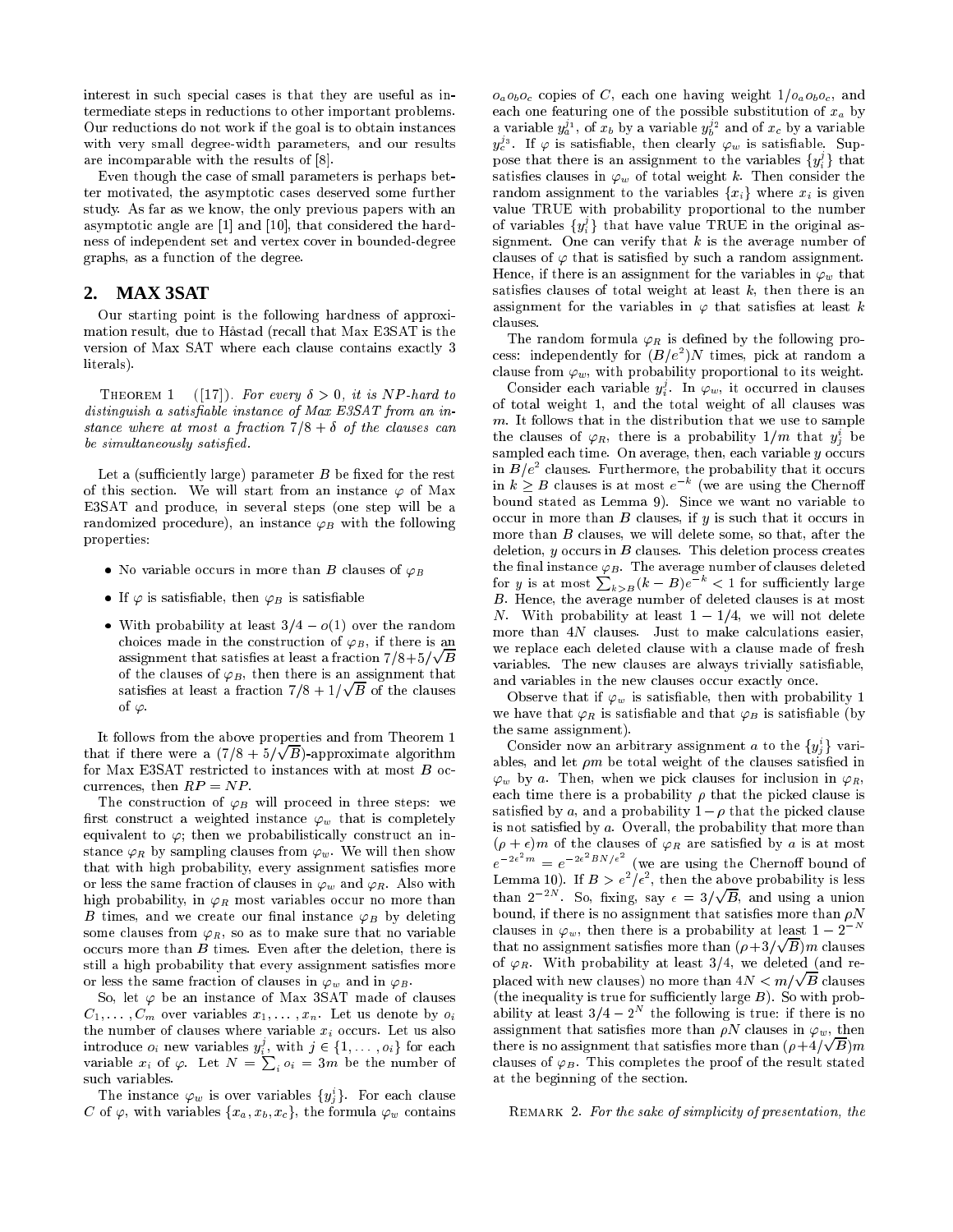analysis of the reduction is not fully optimized, and it is clearly possible to get a constant better than 4 in the above analysis.

REMARK 3. We observe that the reduction creates instances where clauses could be repeated. However, since no variable occurs in more than B clauses, no clause can be repeated more than B times. To a
hieve a stronger result, it is possible to modify the redu
tion so as to generate instan
es without repeated lauses (we omit details from this preliminary version).

# **3. FEIGE'S REDUCTION AND SET COVER**

The goal of this section is to indicate how the results of [11] imply that Set Cover with sets of size  $B$  is hard to approximate to within a  $\ln B - O(\ln \ln B)$  factor. This section is probably best read having [11] at hand.

Feige [11] already describes his reduction in general terms, setting the parameters only at the end, so we just have to indicate what different setting of parameters is appropriate to a
hieve hardness for the ase of sets of size at most B. We will describe the reduction in terms of a parameter  $m$ (which is the same m used in [11], except with a different setting) that will be fixed later (jumping ahead,  $m$  will be  $B/\text{poly}\log B$ .

The PCP onstru
tion used as a starting point is analyzed in [11, Lemma 2.3.1]. The construction has parameters  $l$  and  $k$ . The verifier interacts with  $k$  provers, and asks each prover a question that is answered with a string of 2l bits. If the statement being proven is orre
t, and the proof is valid, then for all random strings the verifier receives  $k$  answers that are pairwise onsistent. If the statement being proven is not orre
t, then, for any proof, there is a probability at least  $\kappa^-$  -  $z^-$  over the random choices of the verifier that the  $k$  answers received by the verifier are such that any two of them are inconsistent. In the above expression,  $c > 0$  is a small onstant independent of all other parameters. (A detailed description and analysis of the verifier, and a definition of the notion of consistency, can be found in  $[11]$ [Section 2.3.) We will use this result with  $l = (4/c) \log \ln m$ , and  $k = \ln m/3 \ln \ln m$ . Note that the PCP construction requires k and l to be such that there exists an error-correcting code with  $k$  codewords of length  $l$ , such that every codeword has weight  $l/2$  and the minimum distance is  $l/3$ . This condition is satisfied by our choice of  $l$  and  $k$ , since  $c$  is quite small.

The redu
tion from PCP to Set Cover uses the following gadget: a family  $\{C_{i,j}\}\$  of subsets of a universe U (where  $|U| = m$ , where  $i = 1, \ldots, 2$  and  $j = 1, \ldots, k$ . The family has the following properties:

- For each fixed *i*, the sets  $C_{i,1}, \ldots, C_{i,k}$  form a partition of  $U$ .
- If we take  $\leq (k-2) \ln m$  sets  $C_{i,j}$ , no two of them with the same  $i$ , then their union does not cover  $[m]$ .

The existence of such a family (for sufficiently large  $m$ ), is stated in  $[11, Lemma 3.2]$  (one has to make the substitutions  $f(k) = 2/k$  and  $L = 2$ ). Notice that, for constant B, all the parameters  $m, l, k$  are constants, and so the family has onstant size and an be found deterministi
ally by brutefor
e sear
h.

Let  $R$  be the number of random strings used by the verifier. The reduction uses  $R$  disjoint copies of the gadget; for a random string r, we denote by  $U$  the corresponding copy of the universe, and by  $C_{i,j}$  the corresponding copy of the set  $C_{i,j}$ .

The instance of Set Cover created by the reduction (as described in [11, Section 4] is as follows. The universe for the instance is the union of the sets  $\upsilon$  . The set system contains a set  $S_{i,q,a}$  for each  $i = 1, \ldots, k$  (identifying one of the  $k$  provers), each query  $q$  that can be made to prover  $i$ , and each possible answer a. The set  $S_{i,q,a}$  is the union, over all  $r$  such that the verifier, on random string  $r$  makes query  $q$ to prover  $i,$  of the set  $C_{i,a_r}$  where  $a_r$  is a value that depends on a and r. It an be verier that for ea
h i and q there are at most  $3' = 2$   $\vee$  random strings r such that the verifier makes query q to prover *i*. Furthermore, each set  $C_{i,a,r}$  has size at most  $m$ . Therefore, in the instance produced by the reduction, all sets have size at most  $m_Z \rightarrow m_Z \rightarrow m_Z$ We fix  $m$  so that no sets has size more than  $B$ .

The hardness of approximation proved by this reduction is of the form  $(1-4/k)$  in m, provided that  $k^2 \geq$  $4/k^2(\ln m)$ . That is, we need  $l > -1$  to  $\log k + 2 \log \ln m$ , and recalling that  $k = \ln m/3 \ln \ln m < \ln m/3$ , it's enough if  $l = (4/c) \log \ln m$ , as assumed at the beginning of the section.

Thus the hardness of approximation is of the form  $\ln m -$ 12 m in m, and recalling that  $B = m \cdot 2$  and solve mean be written as  $\ln B - O(\ln \ln B)$ .

#### **4. OUR NEW PCP CONSTRUCTION**

Let us first briefly review the terminology in PCP construction. A verifier is confronted with an instance of an NP-complete language - for concreteness, let us say an instance  $\varphi$  of 3SAT – and is given oracle access to an alleged proof P that  $\varphi$  is satisfiable. After looking at  $\varphi$ , running in polynomial time (in the size of  $\varphi$ ) and tossing a logarithmic (in the size of  $\varphi$ ) number of random bits, the verifier decides to make a series  $q_1, \ldots, q_k$  of queries into the oracle proof  $(k$  is called the *query complexity* of the verifier), thus receiving answers  $P(q_1), \ldots, P(q_k)$ . Each answer is a string in  $\{0, 1\}$ , and l is called the *answer size* of the proof system. After examining the answers, the verifier decides whether to accept or reject. If there is a constant  $c$  such that for every satisfiable  $\varphi$  there is a P such that the verifier accepts with probability  $\geq c$ , then the verifier is said to have *complete* ness at least c; ideally  $c = 1$ , in which case the verifier is said to have *perfect completeness*. If there is a constant s such that for every unsatisfiable  $\varphi$  and for any proof P the verifier accepts with probability at most  $s$ , then the verifier is said to have soundness at most s. We need a proof system with small query omplexity, perfe
t ompleteness, and a strong relation between answer size and soundness.

Håstad [17] shows, for every  $\epsilon > 0$ , the existence of a PCP characterization of NP where the verifier makes three queries, it has perfe
t ompleteness, the answer size is 1, and the soundness is  $3/4 + \epsilon$ .

In Section 4.1 we sketch a proof of the following result.

THEOREM 4. For any  $\epsilon > 0$  and positive integer l, there is a PCP characterization of NP where the verifier makes 3 queries, has answer size *l*, perfect completeness, and sound $ness(3/4) + \epsilon.$ 

A naive approa
h would be to dene a new proof system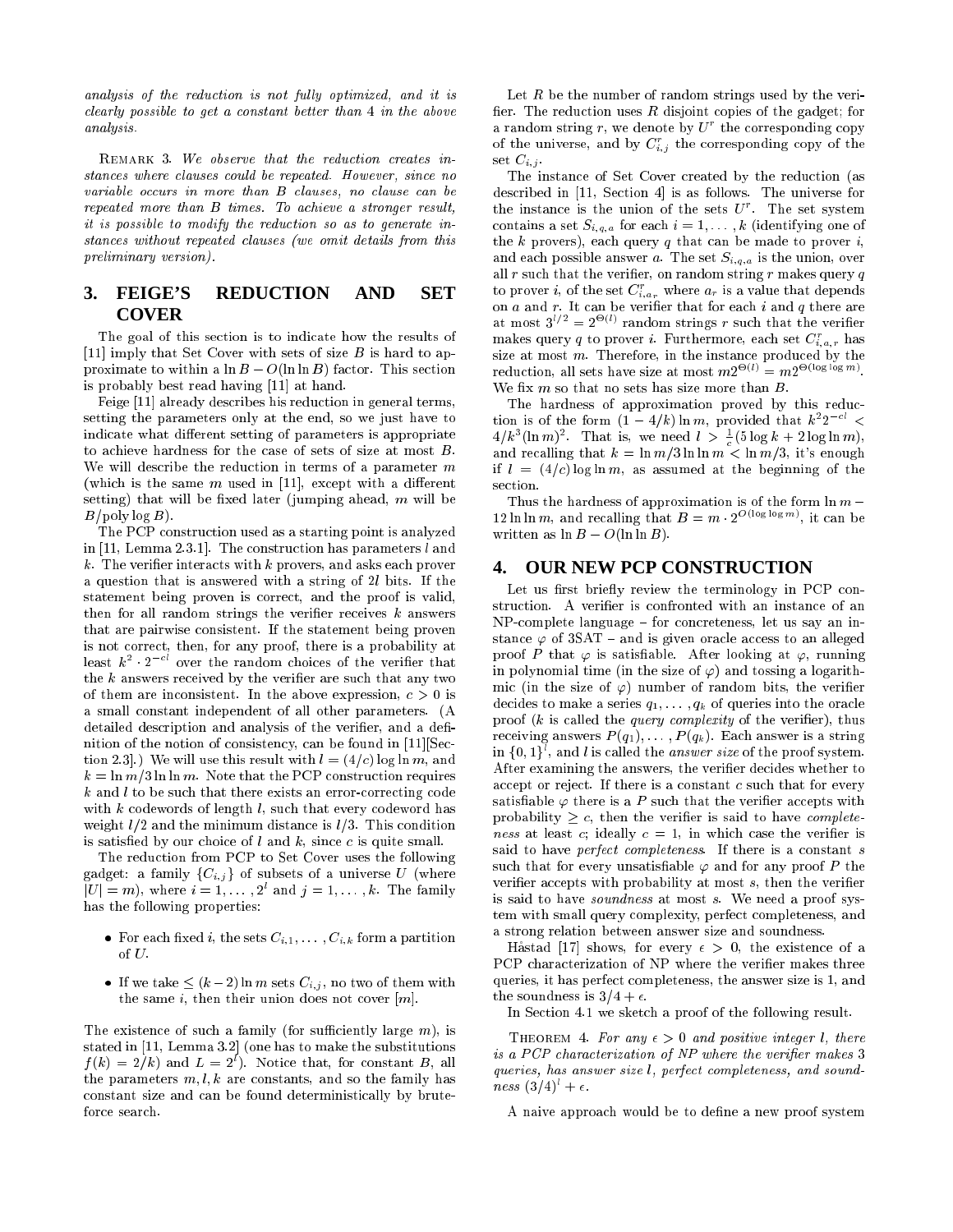where each entry in a proof for the new system contains the answer to  $l$  queries in the original system. The new verifier runs in parallel  $l$  computations of the original verifier, and get *l* triples of questions  $(a_1, b_1, c_1), \ldots, (a_l, b_l, c_l)$ , and it then reads the three entries indexed by  $(a_1, \ldots, a_l)$ ,  $(b_1, \ldots, b_l), (c_1, \ldots, c_l)$  in the new proof. It then accepts if the answers are acceptable for all the  $l$  computations. We do not know how to analyze this approa
h. In general, analyzing parallel repetition of proof system is an exceedingly difficult task, and typically the soundness of a proof system obtained by  $l$  parallel repetition can be higher than the original soundness raised to the l-th power.

The PCP construction of  $[17]$  is obtained by composing two proof systems, an "outer" proof system due to Raz [26] and an "inner" proof system described and analyzed in [17]. We apply parallel repetition to the inner verifier, and we show that we an drive the soundness down at an optimal rate within the inner verifier. Composition gives a PCP onstru
tion with the right soundness. For readers who are familiar with the constructions and terminology of  $[6, 17]$ , we remark that our analysis takes advantage of the way in which the "long code" over a big alphabet can be "folded."

#### **4.1 Proof or Theorem 4**

#### *4.1.1 Background*

Let us start with an abstract view of the proof system of Raz[26]. The verifier is given a 3SAT instance  $\varphi$  and has oracle access to two proofs, say  $P$  and  $Q$ , where  $P$ 's entries are over some alphabet  $[u]$  and  $Q$ 's entries are over some alphabet  $[w]$ . Based on its coin tosses, the verifier picks a pair of queries  $(p, q)$ , and also a function  $\pi_{p,q} : [w] \to [u]$ . The verifier reads  $a = P(p)$  and  $b = Q(q)$  and accepts if and only if  $a = \pi(b)$ . If formula  $\varphi$  is satisfiable, there is a proof pair  $(P,Q)$  that is accepted with probability one, otherwise no proof pair is accepted with probability higher than 1/ $u$  where  $\gamma >$  0 is some constant independent of the other parameters. For any  $t$ , there is such a construction with  $u = 2$  and  $w = 7$ .

One gets efficient PCP systems by taking a proof in the format above, and further encoding the entries of  $P$  and  $Q$ using the *long code*. The long code of an element of  $a \in [u]$ is the function  $A: ([u] \to \{-1, 1\}) \to \{-1, 1\}$  that on input a function  $f : [u] \to \{-1, 1\}$  returns the value  $A(f) = f(a)$ .

In an efficient PCP system, the verifier has access to proofs  $LP$  and  $LQ$ , where, for every p,  $LP(p)$  is supposed to contain the long code of  $P(p)$ , where P is an acceptable proof for Raz's verifier. Similarly,  $LQ$  is supposed to be an entry-wise en
oding of a proof Q.

The efficient verifier picks entries  $p, q$  and function  $\pi$  with the same distribution as Raz's verifier, and then considers the functions  $A = LP(p)$  and  $B = LQ(q)$ : the verifier's goal is to determine whether A and B are, at least "approximately," the encoding of some elements  $a$  and  $b$  such that  $\pi(b) = \pi(a)$ . The notion of being approximately correct is formalized as follows. There is a probabilistic procedure DECODE() that given a function  $A: ([u] \to \{-1, 1\}) \to$ 

 $\{-1, 1\}$  outputs an element distributed over [u]. The testing pro
edure tries to determine if, at least, there is a noti
eable probability that  $\text{DECODE}(A) = \pi(\text{DECODE}(B))$ , where the two applications of DECODE() are done with independent oin tosses.

Before getting to Håstad's verifier we have to introduce another technicality. If  $A : ([u] \rightarrow \{-1,1\}) \rightarrow \{-1,1\}$ , we define the *folding* of  $A$ , denoted  $A$  , as the function such that  $A(f) = A(f)$  if  $f(1) = 1$ , and  $A(f) = -A(-f)$  if  $f(1) = -1$ . First of all, notice that if A is a long code then it is always true that  $A(f) = -A(-f)$ , therefore  $A = A$ . Furthermore, for every A, we have  $A(T) = -A(-T)$ . In particular, for a random  $f$ ,  $A$  ( $f$ ) is equally likely to be 1 or  $-1$ . Finally, notice that it is possible to simulate oracle access to A if we have oracle access to A.

We can now give a high-level description of the verifier of [17]. The construction uses a parameter  $\delta > 0$ .

After choosing queries  $(p, q)$  and function  $\pi$  as Raz's verifier, let us call A the restriction of the proof to  $LP(p)$ and B the restriction of the proof to  $LQ(q)$ . The verifier picks uniformly at random functions  $f : [u] \to \{-1, 1\}$  and  $g: [w] \to \{-1, 1\}$ , it then picks a function  $h: [w] \to \{-1, 1\}$ according to a complicated distribution that depends on  $\delta$ . Finally, the verifier accepts if the following condition is satisfied

$$
A'(f) = -1 \text{ or } B'(g) = B'(g \cdot ((f \circ \pi) \wedge h))
$$

We can check that the probability that the verifier accepts is equal to

$$
\frac{3}{4} + \frac{1}{4} \underset{A,B,\pi,f,g,h}{\mathbf{E}} [B'(g) = B'(g \cdot ((f \circ \pi) \wedge h))] +
$$
  

$$
\frac{1}{4} \underset{A,B,\pi,f,g,h}{\mathbf{E}} [B'(g) = B'(g \cdot ((f \circ \pi) \wedge h))]
$$

The analysis is ompleted by the following two results.

LEMMA 5  $([17])$ . Let  $B([w] \to \{-1, 1\}) \to \{-1, 1\}$ , let be  $\pi$  be a random variable ranging over functions  $\pi : [w] \rightarrow$  $[u]$ , and let  $f, g, h$  be random functions distributed as in Håstad's verifier with parameter  $\delta$ , and suppose that  $\pi$  is distributed in such a way that there are constants  $c_1, c_2 > 0$ such that for every set  $\beta \subseteq [w]$ 

$$
\mathbf{Pr}[|\{\pi(b) : b \in \beta\}| \ge c_1 \log \beta] \ge 1 - 1/|\beta|
$$

Then

$$
\underset{B,\pi,f,g,h}{\mathbf{E}}[B'(g)B'(g\cdot((f\circ\pi)\wedge h))] \leq 3\delta
$$

The above statement is actually a slight generalization of a result of  $[17]$ , and it appears in the above version in  $[14]$ , Lemma 3.4

The "hashing condition" about  $\pi$ , that it maps with high probability big sets into relatively big sets, is satisfied by the distribution of the function  $\pi$  in Raz's verifier (this is proved, for our presentation of Raz's verifier, in  $[14]$  – a similar result for the standard presentation is in the appendix of the full version of  $[17]$ .

Note that no assumption is made on  $B$  in Lemma 5. The use of folding is necessary in the statement. If  $B$  is identically equal to 1, then the expectation of  $B(\cdot)B(\cdot)$  is always 1.

I fils is the style of presentation of [15, 29, 28]. The standard presentation has  $w = 8$  , and the vermer accepts in  $a = \pi(b)$  and b satisfies some additional property. Having the additional property creates minor complications in the analysis of the verifier, but in the standard presentation the function  $\pi$  has a simpler structure than in this presentation.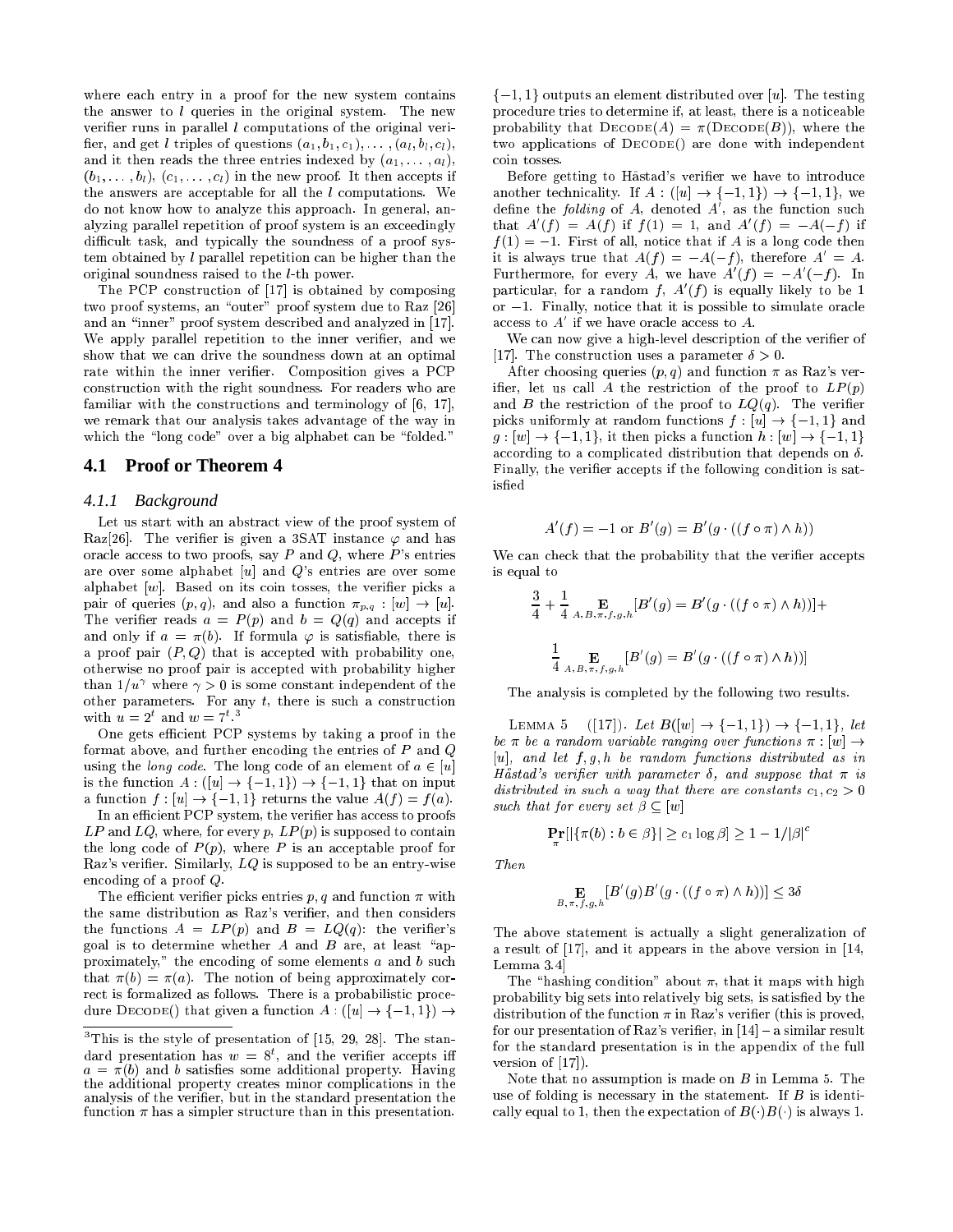LEMMA  $\mathfrak{b}$  ([17]). There exists a  $\mathfrak{o}$ , that depends only on  $\delta$ , such that if  $LP$  and  $LQ$  are such that

$$
\mathop{\mathbf{E}}_{A,B,\pi,f,g,h}[A'(f)B'(g)B'(g\cdot ((f\circ\pi)\wedge h))] > \delta
$$

then

$$
\mathop{\bf Pr}_{A,B,\pi}[{\rm DECODE}(A)=\pi({\rm DECODE}(B))]>\delta
$$

where  $f, g, h$  are as in Håstad's verifier with parameter  $\delta$ , and  $A = LP(p)$  and  $B = LQ(q)$ , where  $(p, q, \pi)$  is the distribution of queries and function generated by Raz's verifier.

Again, the above lemma is implicit in  $[17]$ , and the proof of this particular version can be derived from [14, Lemma 3.5].

Now, if the verifier accepts with probability more than  $3/4 + \delta$ , the condition of Lemma 6 is satisfied. It can then be showed that from  $LP$  and  $LQ$  one can "decode" proofs  $P$ and  $Q$  for Raz's verifier that are accepted with probability at least  $\mathfrak o$  . If we chose  $u$  so that  $1/u^+ < \mathfrak o$  , it then must be the case that the formula being proved is satisfiable. So, if we have an unsatisfiable formula, no proof can be accepted with probability greater than  $3/4 + \delta$ .

#### *4.1.2 Our Construction*

Let us now get to our construction. Let us fix an integer parameter l and a constant  $\delta > 0$ . We also fix a sufficiently large u.

For an element  $a \in \{0, 1\}$  , the long *t*-code of  $a$  is a function  $A: (|u| \rightarrow (-1, 1)) \rightarrow (-1, 1)$ , such that for every  $f : |u| \rightarrow |-1, 1$  we have  $A(f) = f(a)$ . We denote by  $A_i$ ( ) the  $i$ -th bit of the vector  $A(j)$ .

We now define folding for the long  $l$ -code. As before, we want to start from an arbitrary function  $A$  : ([u]  $\rightarrow$  $\{-1, 1\}$  )  $\rightarrow$   $\{-1, 1\}$  and define a new function  $A$  : ([u]  $\rightarrow$  $\{-1, 1\}$  )  $\rightarrow$   $\{-1, 1\}$  with the following properties:

- $A = A$  if A is a long *l*-code;
- $\bullet$  an oracle access into  $A$  -can be simulated with an oracle access into A;
- $\bullet$  for a random f,  $A(t)$  is uniformly distributed in  $1 - 1, 1$  ).

This can be achieved by setting, for example,  $A(f) = f(1)$ .  $A(f(1) \cdot f)$ .

The verifier expects proofs  $LIP$  and  $LIQ$ , where for each p  $LIP(p)$  is supposed to be the long *l*-code of  $P(p)$ , and  $LlQ(q)$  is supposed to be the long l-code of  $Q(q)$ , where P and  $Q$  are an acceptable pair of proof for Raz's verifier.

Our verifier starts by picking  $(p, q, \pi)$  as Raz's verifier, and it (almost but not quite) executes "in parallel"  $l$  instances of the "inner" test described above. Parallel repetition would demand that we select 3l functions  $f_1, \ldots, f_l$ :  $[u] \to \{-1, 1\}, g_1, \ldots, g_l : [w] \to \{-1, 1\}, h_1, \ldots, h_l : [w] \to$  $\{-1,1\}$  where each  $f_i$  and each  $g_i$  is uniform, and  $h_i$  are distributed as in Håstad's verifier. Instead, we select func- $\begin{bmatrix} 1 & 0 & 0 \\ 0 & 1 & 1 \end{bmatrix}$  .  $\begin{bmatrix} 0 & 0 & 0 \\ 0 & 1 & 1 \end{bmatrix}$  .  $\begin{bmatrix} 0 & 0 & 0 \\ 0 & 1 & 0 \end{bmatrix}$  . The summary is the summary is the summary is the summary is the summary is the summary is the summary is the summary is  $h: [k] \times [w] \rightarrow \{-1, 1\}$  with the distribution that Håstad's verifier would have used in selecting its queries if it were expecting to check long codes of elements of  $|ku|$  and  $|kw|$  (we are identifying for a strong from the first function  $\mathbb{R}^n$  and  $\mathbb{R}^n$ Then we define the functions  $f_1, \ldots, f_k$  as  $f_k(x) = f(k, x)$ , and similarly for  $g_i$  and  $h_i$ . This is the same as picking  $f_i$ 

and  $q_i$  independently and uniformly at random (that is, doing independently for each i what Håstad's verifier would have done expecting long codes of elements of  $[u]$  and  $[w]$ , but it is slightly different than picking  $h_i$  independently as in Håstad's verifier.

This is one difference with respect to plain parallel repetition. The other difference is in the access mechanism to the proof implied by folding an *l*-long code.

we are the contract of the contract of the contract of the contract of the contract of the contract of the contract of the contract of the contract of the contract of the contract of the contract of the contract of the con  $\mathbf{h}$  - (ii) = (iii). It is possible to verify the contribution of the contribution of the contribution of the contribution of the contribution of the contribution of the contribution of the contribution of the contrib that if  $\pi$  satisfies the hashing condition, then also  $\bar{\pi}$  satisfies the hashing ondition.

Our test will accept if and only if

$$
\forall i \in \{1, \ldots, l\}. (A_i'(\bar{f}) = -1 \vee B'(\bar{g}) = B'(\bar{g}(\bar{f} \circ \bar{\pi} \wedge h))
$$

We then have that the acceptance probability of the test is

$$
\begin{aligned} \n\sum_{\vec{A}, \vec{B}, \vec{\pi}, \vec{f}, \vec{g}, \vec{h}} & \prod_{i=1}^{l} \left( \frac{3}{4} + \frac{1}{4} \vec{B}_{i}'(\bar{g}) \vec{B}_{i}'(\bar{g}(\bar{f} \circ \bar{\pi} \wedge h)) + \\ \n& \frac{1}{4} \vec{A}_{i}'(\bar{f}) \vec{B}_{i}'(\bar{g}) \vec{B}_{i}'(\bar{g}(\bar{f} \circ \bar{\pi} \wedge h)) \right) \n\end{aligned}
$$

which can be expanded as

$$
\sum_{\alpha,\beta \in [l],\alpha \cap \beta = \emptyset} \left(\frac{3}{4}\right)^{l-|\alpha|-|\beta|} \left(\frac{1}{4}\right)^{|\alpha|} \left(\frac{1}{4}\right)^{|\beta|}
$$

$$
\bar{A}, \bar{B}, \bar{\pi}, \bar{f}, \bar{g}, \bar{h} \left[\prod_{i \in \alpha} \bar{A}'_i(\bar{f}) \prod_{j \in \alpha \cup \beta} \bar{B}'_j(\bar{g}) \bar{B}'_j(\bar{g}(\bar{f} \circ \bar{\pi} \wedge h))\right]
$$

33.33 55.55

Suppose that our proofs  $LIP$  and  $LIQ$  are such that the test accepts with probability more than  $(3/4)$  + 2  $\,$  0, then there must be some pair of sets  $\alpha, \beta$ , at least one of them non-empty, su
h that

$$
\left(\frac{1}{4}\right)^{|\alpha|+|\beta|} \mathbf{E}_{\bar{A},\bar{B},\bar{\pi},\bar{f},\bar{g},\bar{h}} \left[\prod_{i \in \alpha} \bar{A}_i(\bar{f})\right]
$$

$$
\prod_{j \in \alpha \cup \beta} \bar{B}_j(\bar{g}) \bar{B}_j(\bar{g}(\bar{f} \circ \bar{\pi} \wedge h))\right] > \delta
$$

Now, let us call  $A_{\alpha}$  the random function that is obtained by sampling A and then defining  $A_\alpha() = \prod_{i \in \alpha} A'_i()$  and let us call  $B_\beta$  the random function that is obtained by sampling B and then defining  $B_{\beta}() = \prod_{i \in \alpha \cup \beta} B'_i$ . If  $\alpha$  is empty, then  $A_{\alpha}$  is just identically 1, but otherwise we can verify that it is a folded function; likewise  $B_\beta$  is always a folded function. We can then rule out the case that  $\alpha$  is empty, because we are in a position to invoke Lemma 5 and say

$$
\underset{\bar{B},\bar{\pi},\bar{f},\bar{g},\bar{h}}{\mathbf{E}}\left[\prod_{j\in\beta}B_{\beta}(\bar{g})B_{\beta}(\bar{g}(\bar{f}\circ\bar{\pi}\wedge h))\right]<3\delta
$$

We can then use Lemma  $\mathfrak b$  and see that there is a  $\mathfrak o$  such that

$$
\mathbf{Pr}[\text{DECODE}(A_{\alpha}) = \pi(\text{DECODE}(B_{\beta}))] \ge \delta'
$$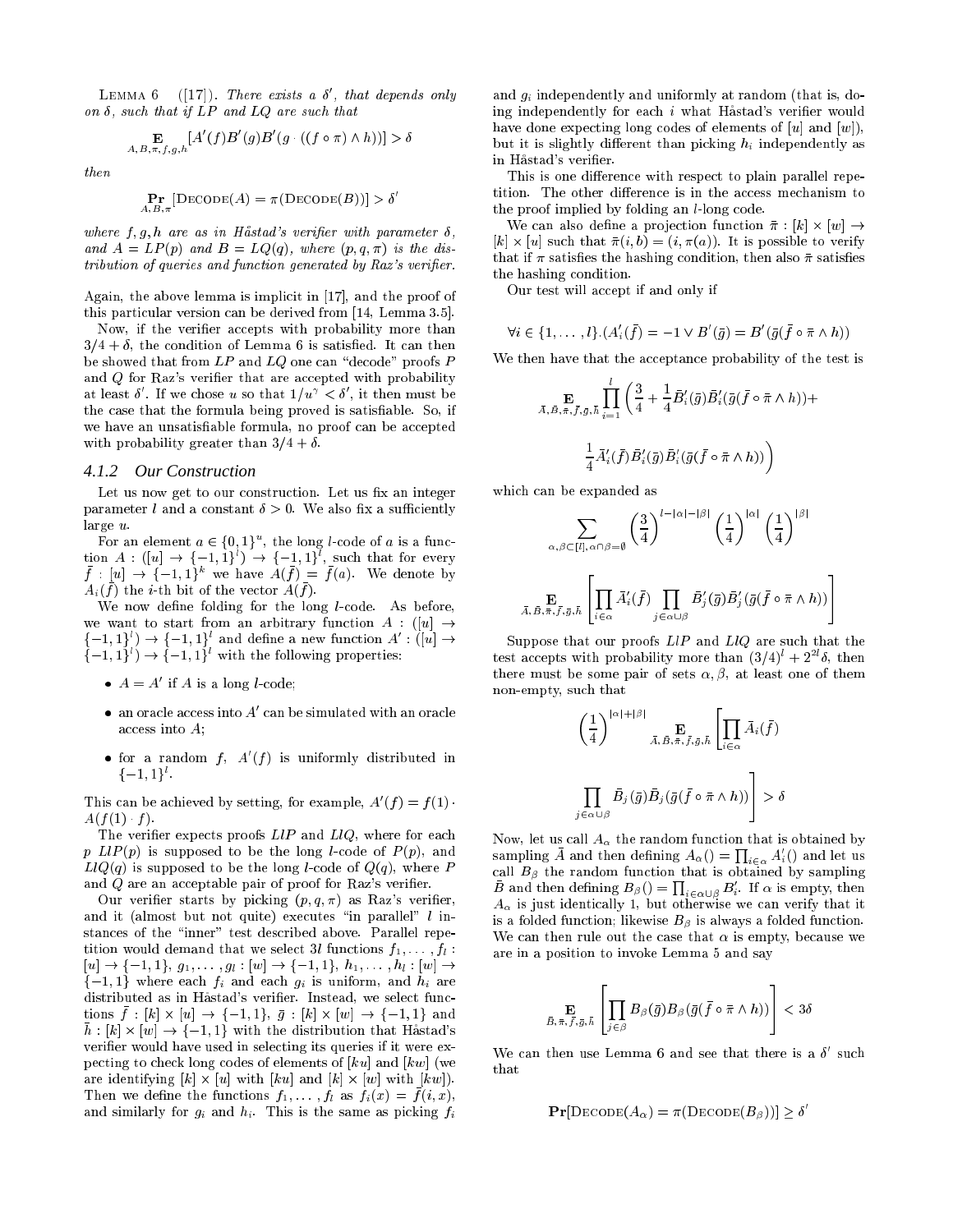Now we can define a new procedure *l*-DECODE that on input a function and the function of the function of the function of the function of the function of the function of random subset  $\alpha \subseteq [l]$ , and then applies DECODE to  $A_{\alpha}$ . We then have

 $\Pr[l\text{-}DECODE(A) = \pi(l\text{-}DECODE(B))] \geq 2-\delta$ 

This procedure can be used to reconstruct proofs  $P$  and  $Q$ (from  $LIP$  and  $LIQ$ ) that Raz's verifier would accept with probability at least 22l Æ <sup>0</sup> . We omit a omplete analysis of the omposition step, but in a way similar to the analyses of  $[17, 15, 29, 14]$  one can prove that the soundness of our PCP system can be made arbitrarily close to (3/4)' by properly setting the parameters  $\delta$  and  $u$ .

# **5. FROM PCP TO HITTING SET**

As a first step, we modify our PCP system so that, when it makes its queries, ea
h of the queries is uniformly distributed. We can use an approach described in  $[4]$ . First, we can make sure that each entry in the proof has the same probability of being queried by the verifier. This is achieved by defining a new proof format, where each entry of the proof in the original system is repli
ated a number of times proportional to the probability that it be queried. The new verifier simulates the old verifier and then, for each query, it hooses at random one of the pla
es storing the answer to the query. Then, we modify the verifier so that it randomly permutes the order of the queries (this is possible sin
e the verifier is non-adaptive). After this transformation, each of the three queries is uniformly distributed within the proof.

We use the verifier of Theorem 4 with answer size  $l$ , and we assume that it has soundness at most  $2 \cdot (3/4)^t$ 

Note that, for each fixed random string, our proof system nas precisely o' accepting configurations.

The main gadget in the reduction is a set-system made of  $m = 6$  triples of subsets  $(A_1, B_1, C_1), \ldots, (A_m, B_m, C_m)$  of some fixed universe  $U$ , with the following properties:

- For each i,  $A_i \cup B_i \cup C_i = U$ ;
- If we pi
k any subolle
tion of these sets, but no three of them from the same triple, then their union is strictly smaller than  $U$ .

Such a gadget exists with  $U = 2$   $\rightarrow$   $\rightarrow$  (pick  $m$  times at random a random partition of  $U$  into three sets; if  $U$  is sufficiently large there is a positive probability that none of the 3 – possible ways of picking two sets from each triple is enough to cover  $U$ ). For constant  $m$ , it can also be constru
ted in onstant time.

Starting from the description of the computation of the PCP verifier of Theorem 4 on input a formula  $\varphi$ , we define an instance of Set Cover. If  $\varphi$  is satisfiable, then there will be a cover of a certain size; if the instance is unsatisfiable every cover will have size at least M((4/3)') larger. For every random string  $r$  for the verifier, we define a copy  $\bar{U}$  for the universe, and copies  $(A_1, B_1, U_1), \ldots, (A_m, B_m, U_m)$  of the set system. The universe of the set cover instance that we produce is the union of all the sets  $U$  . The set system in the set cover instance has a set  $S_{i,a,v}$  for each index  $i \in \{1,2,3\}$ denoting one of the queries, for each entry  $x$  in the proof,

and for each  $v \in \{0, 1\}$ . The sets are defined as

 $S_{1,a,v} =$  $\blacksquare$  $r, i$  : on random string r verifier makes  $a$  as first query, and answer  $v$  is consistent with *i*-th accepting configuration

 $A_i^r$ 

 $C_i^r$ 

$$
S_{2,b,v} = \bigcup_{\begin{array}{c} r, i \text{ : on random string } r \text{ verifier} \\ \text{makes } b \text{ as second query, and value} \\ v \text{ is consistent with } i\text{-th accepting} \\ \text{configuration} \end{array}}
$$

 $S_{3,c,v} =$ . .  $r, i$  : on random string r verifier makes  $c$  as third query, and value  $v$  is consistent with *i*-th accepting configuration

Note that each set  $A_i$  or  $B_i$  or  $C_i$  is included into exactly one set  $S_{i,x,v}$ . Each element of  $U$  belongs to exactly m sets in the gadget construction, so it follows that the reduction produ
es an instan
e where ea
h element of the universe occurs into m sets.

It is standard, in reductions from PCP to Set Cover, to have a set for each position in the proof and for each value that that position an assume. It is also standard to have a gadget made of a collection of partitions of an universe  $U$ , with the property that one cannot cover  $U$  if not using all the elements of one of the partitions (in other reductions, that try to keep the size of  $U$  small, this condition is only satisfied by "small" subsets of the set system of the gadget). And it is also standard that one makes a opy of the gadget for each random string, and then creates a Set Cover instance where each set is the union of copies of sets of the gadget. The novelty in our reduction is that the partitions in the set system are associated with *satisfying assignments* for the acceptance predicate.

Let  $R$  be the total number of random strings, and  $M$  the length of the proof. If there is a proof  $P$  that is accepted with probability one, then one can select  $3M$  sets and cover the entire universe. For every index  $j$ , and for every entry entire universe, that is, it covers  $U^r$  for every r. In fact, consider an arbitrary random string r, and let  $(a, b, c)$  be the query made by the verifier. The answers  $(P(a), P(b), P(c))$ are accepted by the verifier, and constitute, say, its  $i$ -th accepting configuration for string r. This means that  $A_i^r$ is part of  $S_{1,a,P(a)}$ , and, as such, part of our solution, and likewise  $B_i$  and  $C_i$  are part of our solution, and so U is overed.

Now, suppose there is a set cover that uses at most  $\alpha M$ sets. Consider the following experiment: pi
k at random a query triple  $(a, b, c)$  as done by the verifier. Then count the number of sets of the form  $S_{1,a,v}$ ,  $S_{2,b,v'}$ , and  $S_{3,c,v''}$  in the solution, and consider the average of this total. Since  $a, b$ and c are uniformly distributed in the proof, this average has to be at most  $3\alpha$ . Then, for at least half of the random strings, the total is at most  $6\alpha$ . We call such random choices the "good" ones.

Consider the following randomized proof construction. For each query x, pick at random  $j \in \{1, 2, 3\}$ , and pick

<sup>4</sup> Of ourse the distributions are orrelated.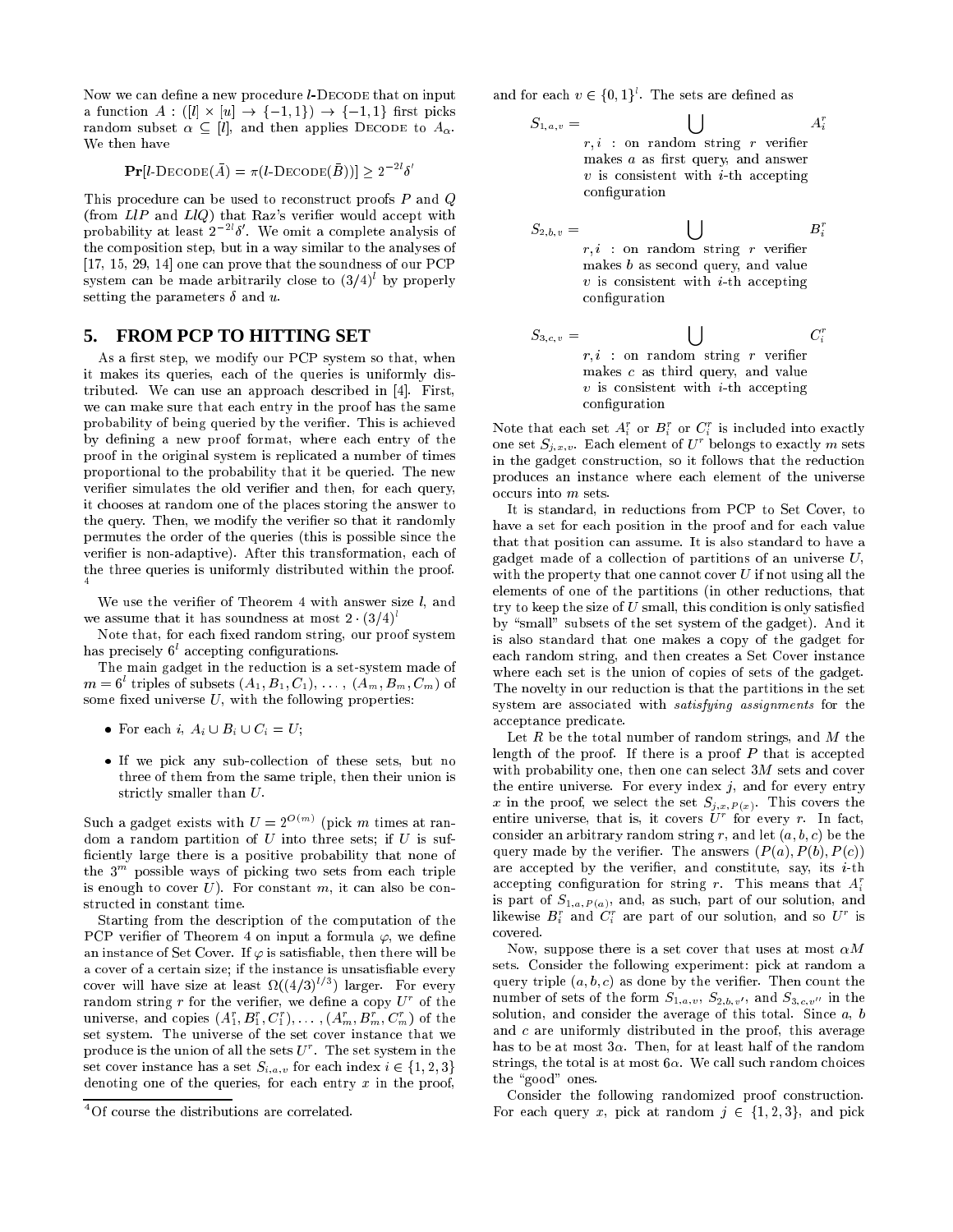at random a v such that  $S_{i,x,v}$  belongs to the solution. If no su
h set belongs to the solution, pi
k uniformly at random among all possible answers. Consider the behavior of the verifier when it picks a good random choice  $r$ , making queries (a, b, c). The solution covers all the elements in  $\bar{U}$  , so in particular there has to be an  $i$  such that  $A_i, \; \bm{B}_i \;$  and  $\mathbf{C}_i$  are all part of the solution. Let the *i*-th accepting configuration be such that its answers are  $(q_1, q_2, q_3)$ . Then  $A_i^r$ and be part of the solution only if  $\mathcal{A}_1$ ; solution on ly if  $\mathcal{A}_2$  is part of the solution of the solution of the solution of the solution of the solution of the solution of the solution of the solution of the sol tion,  $B_i$  can be part of the solution only if  $\mathcal{S}_{2,b,q_2}$  is part of the solution, and similarly  $S_{3,c,q_3}$  has to be part of the solution. Let now  $k_1, k_2, k_3$  be, respectively, the number of sets in the solution of the form  $S_{1,a,v}$ ,  $S_{2,b,v'}$ ,  $S_{3,b,v''}$ . We know  $k_1 + k_2 + k_3 \leq 6\alpha$ , and we have just proved that the probability that the randomized proof has  $q_1, q_2, q_3$  as answers to  $a, b, c$  is at least  $1/3\kappa_1$   $3\kappa_2$   $3\kappa_3$  which is at least  $1/(18\alpha)$  .

If our proof system has soundness  $2 \cdot (3/4)$  and if  $(3/4) <$  $1/(2 \cdot 18\alpha)$  ), then this acceptance probability is too high if we started from an unsatisfiable  $\varphi$ .

We then proved a hardness of approximation to within a  $\Omega((4/3)^{n})$  factor, for instances where every element occurs in at most  $\mathfrak{b}^-$  sets. If we call  $B = \mathfrak{b}^-$  the hardness factor is  $\Omega(B^{3} \circ \Omega^{3}) = \Omega(B^{3} \circ \Omega^{3})$  where  $.0335 > 1/19$ .

## **6. INDEPENDENT SET**

The starting point for our hardness of approximation result is the following result.

LEMMA 7 ([28]). For every  $\epsilon > 0$  and every  $k > 0$ there is a PCP characterization of  $NP$  where the verifier has soundness  $1 - \epsilon$ , completeness  $2^{-k}$  +  $\epsilon$  and makes  $2k + k^2$  $+$  and  $+$  and  $+$  and  $+$  and  $+$  k  $+$  k  $+$  k  $+$  k  $+$  k  $+$  k  $+$  k  $+$  k  $+$  k  $+$  k  $+$  k  $+$  k  $+$  k  $+$  k  $+$  k  $+$  k  $+$  k  $+$  k  $+$  k  $+$  k  $+$  k  $+$  k  $+$  k  $+$  k  $+$  k  $+$  k  $+$  k  $+$  k  $+$  k  $+$  k  $+$  k  $+$ queries. Furthermore, for ea
h random string, the a

eptance preaícate nas 2<sup>10</sup> satisfying assignment, and is a linear function.

In the following, we will use  $\epsilon = 2^{-\kappa}$ . We will also use  $1/2$ as a rude lower bound to the ompleteness.

In the FGLSS [12] reduction from PCP to Independent Set, a fundamental notion is that of an *accepting configura*tion. An configuration is the specification of a random string used by the verifier, together with a specification of the values of the bits of the proof read by the verifier when using such a random string; a configuration is accepting if the verifier accepts when using that particular random string and getting those answers to its queries.

It will be useful to note that in the verifier of  $[28]$ , for each random string, and for each bit read according to that random string, the number of accepting configurations where the bit is zero equals the number of accepting configurations where the bit is one.

Let  $r$  be the number of random bits used by the above verier. The FGLSS redu
tion applied to the verier of Lemma creates a graph with 2 <sup>rearr</sup> vertices, one for each accepting configuration; two vertices are connected by an edge if and only if the configurations are inconsistent (i.e. the configurations read the same bit and find different values). If there is a proof that the verifier accepts with probability at least  $1/2$  then the FGLSS graph has an independent set of size at least  $(1/2)^{-}$   $\bar{z}$  ; if no proof is accepted with probability greater than 2  $2^{-\kappa}$  , then the FGLSS graph has no independent set of size greater than  $2 \cdot 2^{-k}$   $2^r$ .

In the FGLSS graph, for every index  $i$  in the proof, call  $O_i$ the set of vertices where index  $i$  is queried, and the answer is one, and call  $Z_i$  the set of vertices where index i is queries and the answer is zero. The FGLSS graph ontains all possible edges between vertices in  $O_i$  and vertices in  $Z_i$ , for each i. It is easy to convince oneself that the union of these edge sets is in fact precisely the set of edges of the FGLSS graph. As said before, for each i we have  $|O_i| = |Z_i|$ . Let us call  $n_i = |O_i|.$ 

The main idea in [10] is to replace each of this bipartite omplete subgraphs with a bounded-degree expander. In parti
ular we an use the following result

LEMMA 8  $([27])$ . For every  $\delta$  and sufficiently large  $n,$  there is a bipartite graph  $([n], [n], E)$  of degree  $O((1/\delta) \text{poly} \log(1/\delta))$  such that for each subsets  $A, B \subseteq [n],$  $|A| \geq \delta n$ ,  $|B| \geq \delta n$  there is at least an edge  $(i, j) \in E$  such that  $i \in A$  and  $j \in B$ . Furthermore the graph can be constructed in time  $\text{poly}(n, 2^{-\ell})$ .

Starting from the PCP system, we create a sub-graph of the FGLSS graph where for every  $i$ , we include edges between  $O_i$  and  $Z_i$  only as prescribed by the above expander.<sup>5</sup> As in  $[10]$  we can argue that the maximum independent set in the new graph an only be bigger, sin
e we have less edges, but that every independent set in the new graph an be transformed into an independent set for the old graph by adding at most  $q\delta N$  vertices. This is true because, for every *i*, the independent set can contain at most  $\delta n_i$  elements of  $O_i$ , or at most  $\delta n_i$  elements of  $Z_i$ . Therefore, we can remove no more than  $\delta n_i$  vertices from the independent set, and make sure that, at least restricted to the vertices in  $O_i \cup Z_i$  we also have an independent set in the original FGLSS graph. We can repeat this process for each  $i$ , thus getting an independent set for the FGLSS graph, and removing no more than  $\sum_i \delta n_i$  vertices. Since each configuration an belong to at most quantum or  $\alpha$  sets of the form Oi or Zi , we have the form Oi or Zi , we have the form  $\sum_i n_i \leq qN$ .

Therefore it is hard to de
ide whether the new graph has an independent set of size (1/2) · 2 · pendent sets have size less than  $2 \cdot 2^{-k^2} \cdot 2^r + q \delta N$ , where<br>the second expression is less than  $3 \cdot 2^{-k^2} \cdot 2^r$  if we fix<br> $\delta = 2^{-k^2} 2^r / qN = 2^{-k^2 - 2k} / q$ . For such choice of  $\delta$ , the degree of the graph becomes  $2^{k^2+2k}$  polyk, and the hardness of approximation is  $\Omega(2^{k})$ . If we call B the degree of the  $B/2^{O(\sqrt{\log B})}$  poly log  $B=B/2^{O(\sqrt{\log B})}$ .

#### **Acknowledgements**

I thank Reuven Bar-Yehuda for raising (in 1997, at a Dagstuhl meeting on approximation algorithms) the issue of the hardness of Hitting Set for sets of bounded size. Sanjeev Arora set me on the right tra
k by suggesting that the reduction in [11] already proves strong bounds for Set Cover and Hitting Set for sets of bounded size. Johan Hastad introdu
ed me to the question of the approximability of Max SAT on instances with bounded occurrences, and gave comments that simplified the presentation of my reduction. Part of this work was done while the author was at Columbia University.

There could be a dimiculty if  $O_i$  and  $Z_i$  are not large enough. However one can always get more configurations by letting the verifier toss additional random bits, and then not using them in its omputation.